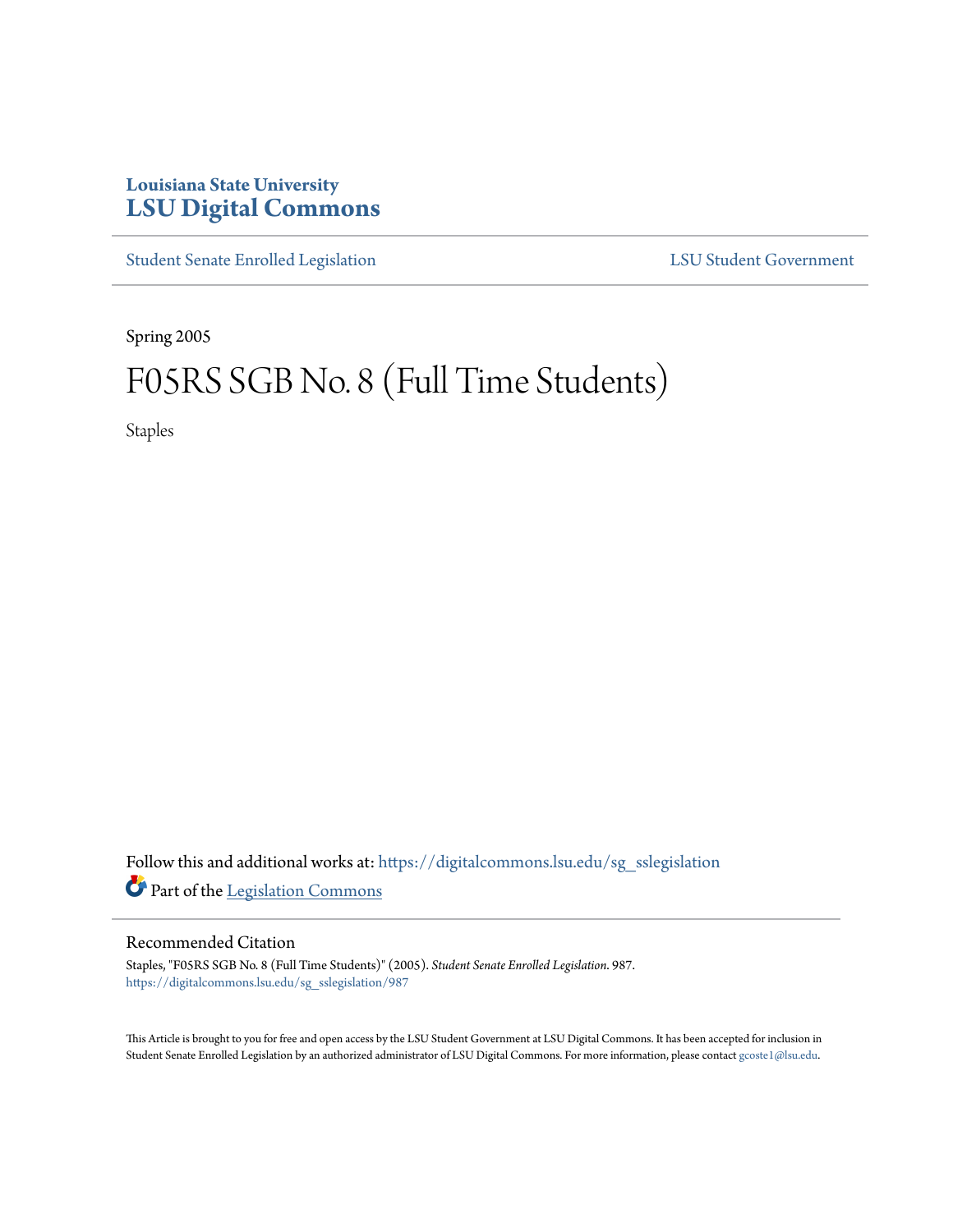[LOUISIANA STATE UNIVERSITY]

**STUDENT SENATE F05RS SGB NO. 8 BY: SPEAKER STAPLES** 

## **A BILL**

### **TO PRESENT A CONSTITUTIONAL AMENDMENT TO THE LSU A&M STUDENT BODY IN THE FALL 2005 STUDENT GOVERNMENT ELECTIONS AMENDING ARTICLE VI, SECTION 1 TO PROVIDE A MORE CURRENT AND INCLUSIVE LIST OF FULL TIME ELIGIBLE VOTERS .**

**PARAGRAPH 1:** WHEREAS, THE ELECTION CODE REVISION COMMITTEE DETERMINED ARTICLE VI, SECTION 1 OF THE STUDENT GOVERNMENT CONSTITUTION IS IMPRACTICAL TO THE IMPLEMENTATION IN A NEW ONLINE VOTING SYSTEM, AND; **PARAGRAPH 2:** WHEREAS, ARTICLE VI, SECTION 1 CURRENTLY READS: "STUDENTS WHO ARE REGISTED FULL TIME AT THE BEGINNING OF THE SEMESTER SHALL BE ELIGIBLE TO VOTE IN ANY ELECTION PROVIDED FOR IN THIS CONSTITUTION. STUDENTS WHO ARE REGISTERED PART-TIME AT THE BEGINNING OF THE SEMESTER SHALL BE ALLOWED TO VOTE ONLY ON REFERENDA THAT AFFECT THEM FINANCIALLY"; AND, PARAGRAPH 3: WHEREAS, WITH THE ADVENT OF ONLINE VOTING, THE ABILITY TO CREATE A CURRENT AND ACURATE LIST OF ELIGIBLE VOTERS IS IMPERATIVE; AND, **PARAGRAPH 4:** WHEREAS, AS DEFINED BY ARTICLE I, SECTION 2 OF THE STUDENT GOVERNMENT CONSTITUTION, "EVERY FULL TIME STUDENT, AS DEFINED BY THE REGULATIONS OF THE UNIVERSITY, SHALL BE DEFINED AS A MEMBER OF THE STUDENT BODY AND SHALL BE ENTITLED TO REPRESENTATION WITHIN THE STUDENT GOVERNMENT," LEADING TO THE FACT THAT THE CURRENT WORDING OF ARTICLE VI, SECTION 1 DOES NOT REFLECT THIS INCLUSIVE SENTIMENT; AND, PARAGRAPH 5: WHEREAS, THE CURRENT TEXT OF ARTICLE VI, SECTION 1 DOES NOT ALLOW TIME FOR THE PROCESSING OF THE FOLLOWING STUDENTS AT THE REGISTRAR'S OFFICE: A) CROSS-ENROLLED, B) INTERNSHIP, C) CO-OP STUDENTS, ETC., WHICH STUDENTS ARE CONSIDERED FULL TIME BY THE UNIVERSITY REGISTRAR, BUT DO NOT APPEAR AS FULL TIME IN THE REGISTRAR'S DATABASE UNTIL LATER IN THE SEMESTER; AND, **PARAGRAPH 6:** WHEREAS, ALLOWING FOR GENERATION OF A LIST OF ELIGIBLE VOTERS NEARER TO THE ELECTION WOULD INCLUDE THESE STUDENTS; AND, PARAGRAPH 7: WHEREAS, THE CURRENT TEXT OF ARTICLE VI, SECTION 1 DOES NOT REFLECT THE FREQUENT CHANGES IN STUDENT FULL TIME STATUS AFFECTED BY THE ADD/DROP DATES OF THE ACADEMIC CALENDAR; AND, **PARAGRAPH 8:** WHEREAS, THE OFFICE OF COMPUTING SERVICES DOES NOT RUN A SPECIAL QUERY TO CREATE A DEFINED LIST OF FULL TIME STUDENTS ON THE FIRST DAY OF CLASSES, REFERED TO IN THE CONSTITUTION AS "THE BEGINNING OF THE SEMESTER"; AND, **PARAGRAPH 9:** WHEREAS, SUCH LISTS ARE SCHEDULED EVERY SUNDAY; AND,